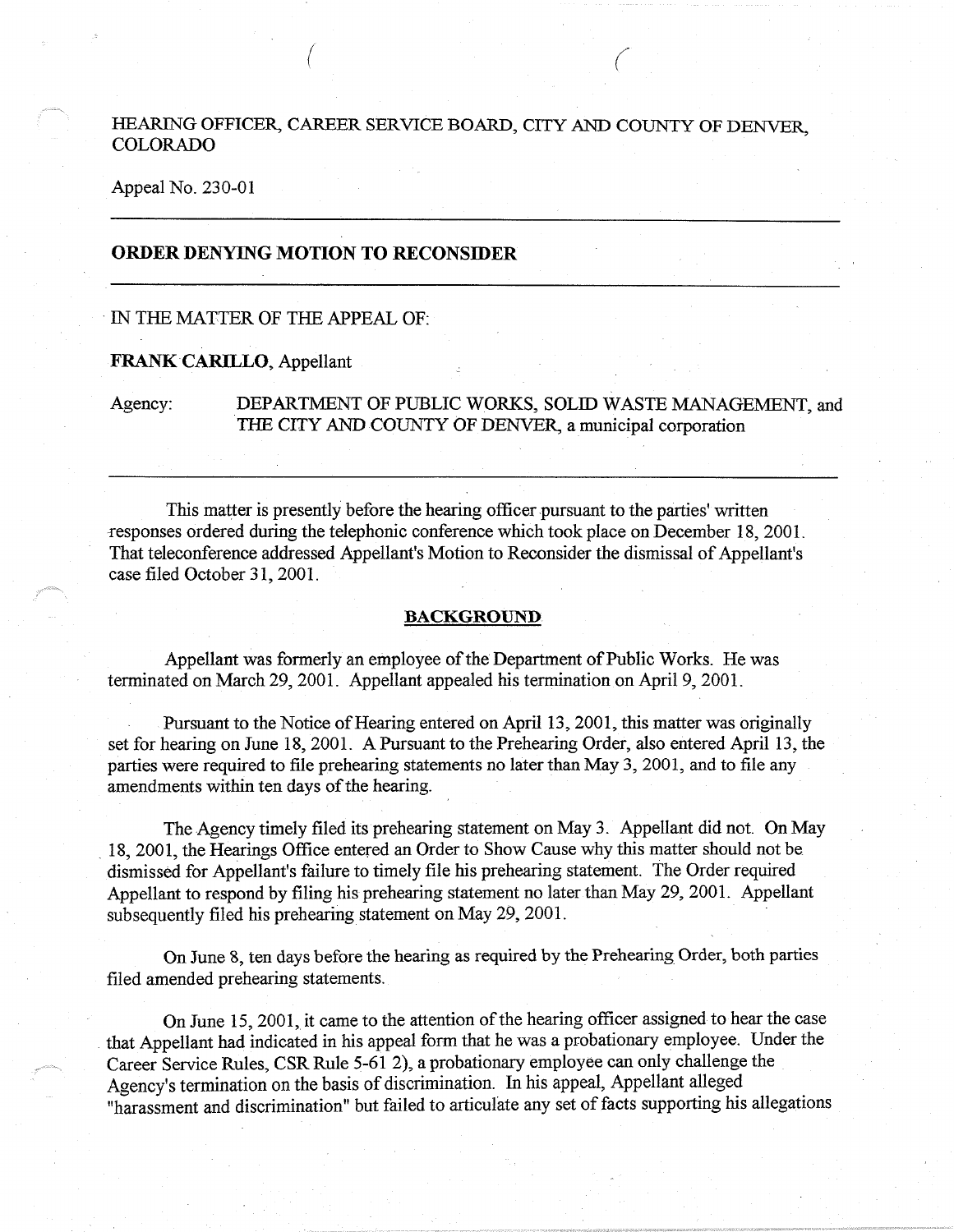of harassment and discrimination. Therefore, on that date the hearing officer entered an Order Vacating the Hearing and to Show Cause why the matter should not be dismissed for lack of jurisdiction. That Order required Appellant to respond by providing an explanation for the basis of his discrimination claim no later than June 30, 2001. Appellant failed to respond by that date. The appeal was subsequently dismissed by Order of July 16, 2001.

*(* ' (

On October 31, 2001, Appellant filed another appeal, presumably on the same facts as the original one, which included assertions that he had not received any of the previous Orders requiring him to respond because of mail difficulties beyond his control. The hearing officer interpreted this filing as a Motion to Reconsider the July 16, 2001 dismissal of Appellant's appeal.

The parties engaged in a teleconference on December 18, 2001 to address Appellant's Motion to Reconsider. Two primary issues were discussed: first, whether Appellant could make a showing that he did not receive the previous orders for reasons beyond his control; second, whether Appellant could make an offer of proof that he had a colorable case of discrimination under CSR Rule 19-10 c). During the teleconference, Appellant described his mail difficulties in detail. He further set forth the facts which he believed supported his claim of discrimination. Appellant further alleged that he had CSA documents establishing that he was actually a permanent employee at the time of his dismissal, and therefore should not have been required to base his appeal solely on discrimination.

At the close of the teleconference, the hearing officer ordered the parties to respond to the issue of Appellant's employment status at the time of his dismissal with offers of proof regarding this subject.<sup>1</sup> The Response to that Order was due no later than January 3, 2002. Both parties timely filed responses on that date.<sup>2</sup>

## **·DISCUSSION AND CONCLUSIONS**

During the teleconference, Appellant stated that he had been living at 4758 West  $13<sup>th</sup>$ Street at the time of his termination for several years. Upon his termination he moved to a motel where he lived for five months, from the end of March to the end of August. Thereafter he lived in various locations. He stated that during these various moves beginning in March, he had his . mail forwarded to 653 Perry Street, the address of a relative, and has continued to use this address as his mailing address to the present time.<sup>3</sup>

<sup>3</sup> The file establishes that the Career Service has sent all relevant mailings in this case to 653 Perry Street. No documents sent to that address have ever been retumed to the Hearings Office as undelivered.

2

<sup>&</sup>lt;sup>1</sup> For the reasons set forth below, the decision contained herein renders this issue moot, as well as the issue of discrimination.

<sup>&</sup>lt;sup>2</sup> Appellant's response included another appeal form. The hearing officer interprets this as a part of his response in the current case. To the extent that Appellant intended this as a new and separate appeal, the appeal addresses Appellant's right to a hearing in this matter and is dismissed as not yet ripe at the time of the filing, since this right would be determined by the Motion currently under deliberation. In addition, this is a subject not within the confines of appealable issues under the hearing officer's jurisdiction. Appellant cannot appeal the hearing officer's decisions to the hearing officer. Rather, Appellant's redress to the hearing officer's decision regarding Appellant's right to a hearing is to appeal the hearing officer's decision to the Career Service Board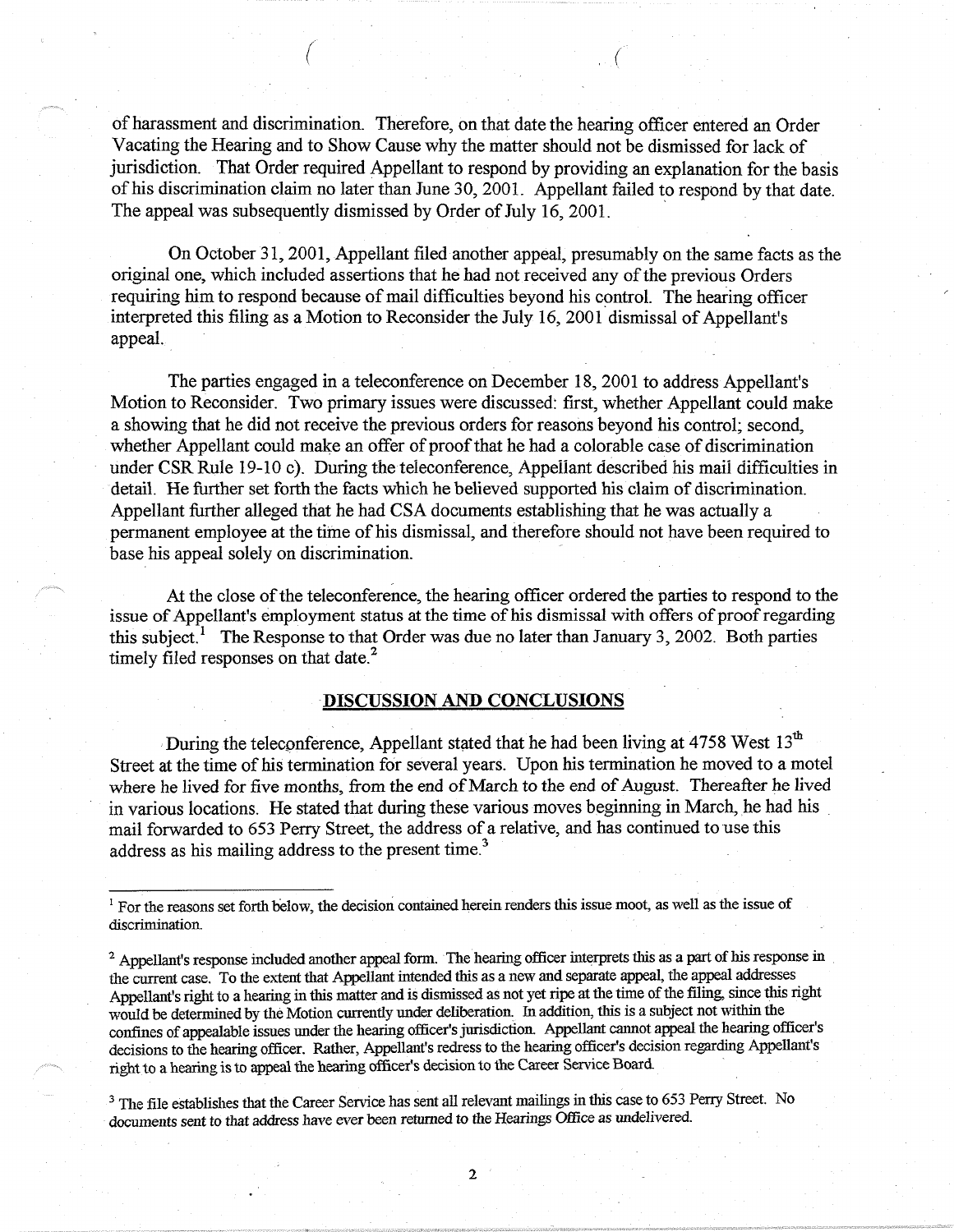Appellant stated that since his move from 4758 West  $13<sup>th</sup>$  and his subsequent change of address to 653 Perry Street, he has had chronic mail problems. Appellant said that he has never filed a change of address from Perry Street to West  $13<sup>th</sup>$ , only the other way around when he first moved. Appellant claimed that in spite of this fact, mail addressed to 653 Perry Street would turn up at  $4758$  West  $13<sup>th</sup>$ . He further claimed that the new residents of that address frequently failed to forward or return his mail. Appellant asserted that probably because of these mail difficulties, he never received the Notice of Hearing, the Prehearing Order, the Orders to Show • Cause and Respond by certain dates, and other documents putting him on notice of his responsibilities respecting his case. He therefore failed to respond to them because he never received them.

( *(* 

After a careful analysis of the dates of the events and Appellant's explanations as offered during the teleconference, the hearing officer finds Appellant'§•explanations lacking in credibility for several reasons. First, it is common knowledge that the postal service places forwarding address labels on mail sent to old addresses indicating the forwarding address, but not vice versa. Appellant's claim that his mail was being forwarded from Perry Street to West  $13<sup>th</sup>$  on some occasions created the initial impression that perhaps the addresses were reversed in the forwarding request. However, Appellant claimed he received some of his mail addressed to Perry Street, but not all of it. This does not support the inference that the postal service reversed the forwarding address request. Appellant has provided no mail indicating a forwarding of his mail in reverse of his request, or other evidence demonstrating his claim that this was happening.

Second, the evidence tends to establish that Appellant *was* receiving the mailings relevant to this case. For instance, Appellant did timely respond to the May 18, 2001 Show Cause Order requiring him to file his Prehearing Statement no later than May 29 or face the dismissal of his appeal.

Appellant claims he did not receive the Show Cause Order, but that he learned of the May 29 due date when he called the Career Service Authority shortly before that date, to check on the status of his appeal. Appellant claims that it was during this telephone conversation that he learned his prehearing statement was due May 29. Appellant's stated reason for calling the Career Service was to establish the status of his appeal because he had not received anything in the mail regarding his hearing. At the time of this alleged call, which had to be between May 18 and May 29, the hearing was already set for June 18. Yet Appellant maintains that he never knew of the hearing set for June 18 which is why he did not appear on that date.

The hearing officer finds it not credible that during this alleged phone call, the Career Service told Appellant of the Order requiring him to file his prehearing statement, but did not tell him of the hearing then set for June 18 when Appellant called to find this out in the first place. It is therefore more likely than not that if he did call Career Service as he asserts, he was put on notice at that time that his hearing was set for June 18 and that he was required to appear.

Most damning to Appellant's claims that he did not know of the June 18 hearing, and that he did not otherwise receive the Career Service mailings, is the filing of his amended prehearing statement on June 8, 2001. The Prehearing Order, which Appellant also claims he did not receive, required the filing of this document ten days before the hearing date. Appellant did

3